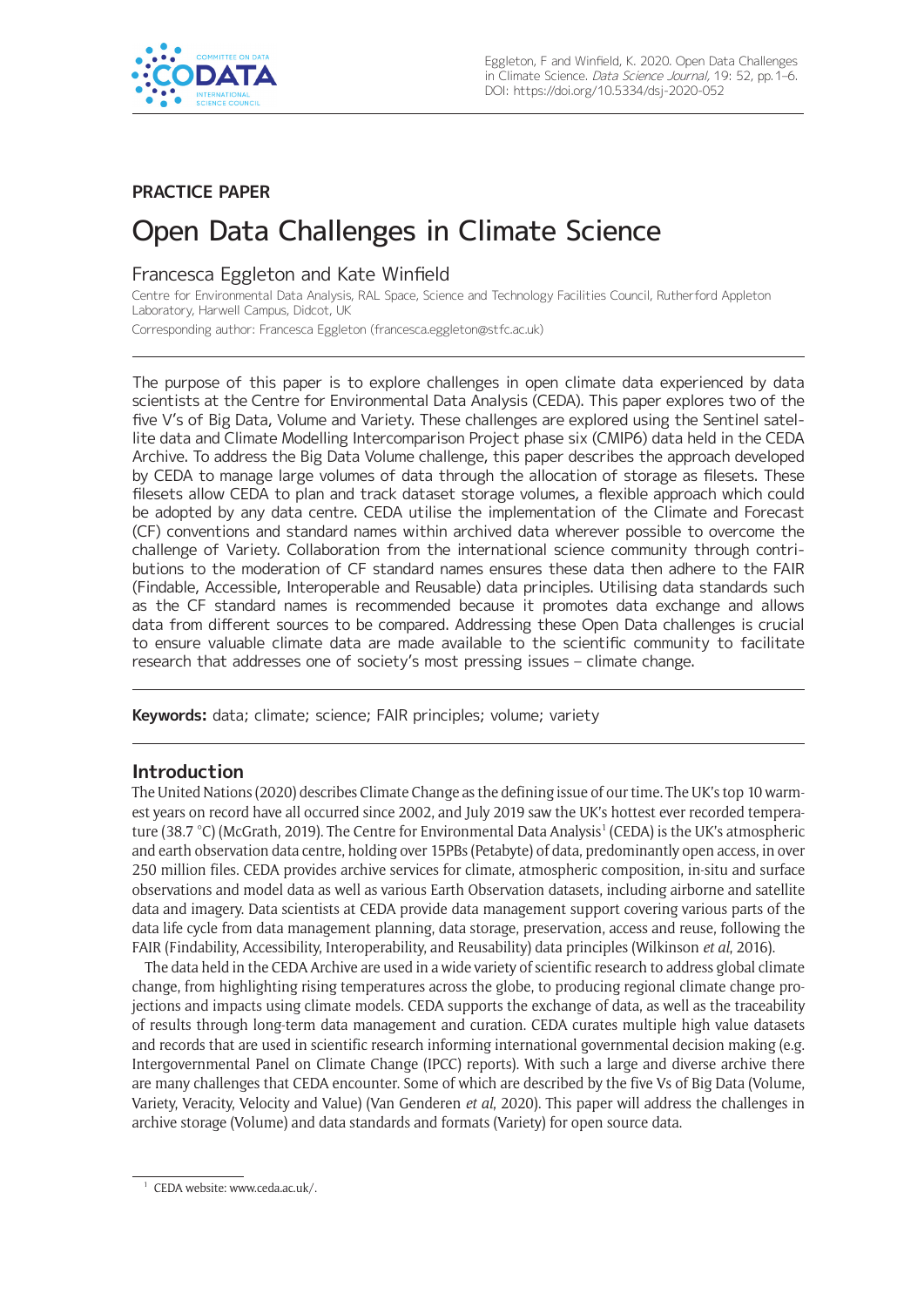# **Open Data Challenges**

## **Volume: Archive storage limitations**

The CEDA Archive is ever expanding with over 10TB (Terabyte) of new data arriving every day. With research publications in climate science increasing in importance and storing data in a long-term archive becoming a necessity for many researchers, climate data volumes are at an all time high and are predicted to continue rising rapidly (see **Figure 1**). The environmental data stored at CEDA are rarely removed, as the identical environment from which it was collected cannot be repeated. The CEDA Archive is currently at its largest volume and faces challenges with storage limitations due to cost, access, space and software. CEDA attempts to solve these issues by using efficient storage methods across the three storage types it uses: disk, tape and object store. Disk storage is used as a directory file system that hosts the live primary archive. This storage type allows easy access but is not the most cost efficient. Tape is used for large volume datasets that are not accessed frequently and acts as a secondary backup, as this storage type is cost effective. Object store manages and stores data as distinct objects instead of a directory based structure, allowing the data to be associated with labels.

The CEDA Archive is held within JASMIN, a storage and cloud computing facility, which provides infrastructure for data analysis. To some extent, every data centre is limited by the capacity of its storage platform which presents limitations on how the data are organised. JASMIN allows flexibility in the type of storage architecture (e.g. file system, object store, tape storage). The way this storage is organised and divided has an influence on how effective it is. CEDA introduced the use of filesets in the archive, a method of grouping together data in an efficient way for storage management. The filesets are defined as an allocation of disk space for a particular dataset/project or portion of a dataset. The fileset is manifested in the disk system as a logical path and a directory on a storage (disk) partition. The allocation given to a fileset is an estimate of the final storage volume. This enables data scientists to plan and track such volumes. This is important as the organisation of these filesets can have an effect on the performance of the storage, due to the size and



**Figure 1:** Global climate data volumes and projections into 2030 for climate models, remotely sensed data and in situ instrumental/proxy data. From Overpeck, J T et al. 2011 Climate data challenges in the 21st century, *Science*, 331(6018): 700–702. doi: [10.1126/science.1197869.](https://doi.org/10.1126/science.1197869) Reprinted with permission from American Association for the Advancement of Science (AAAS).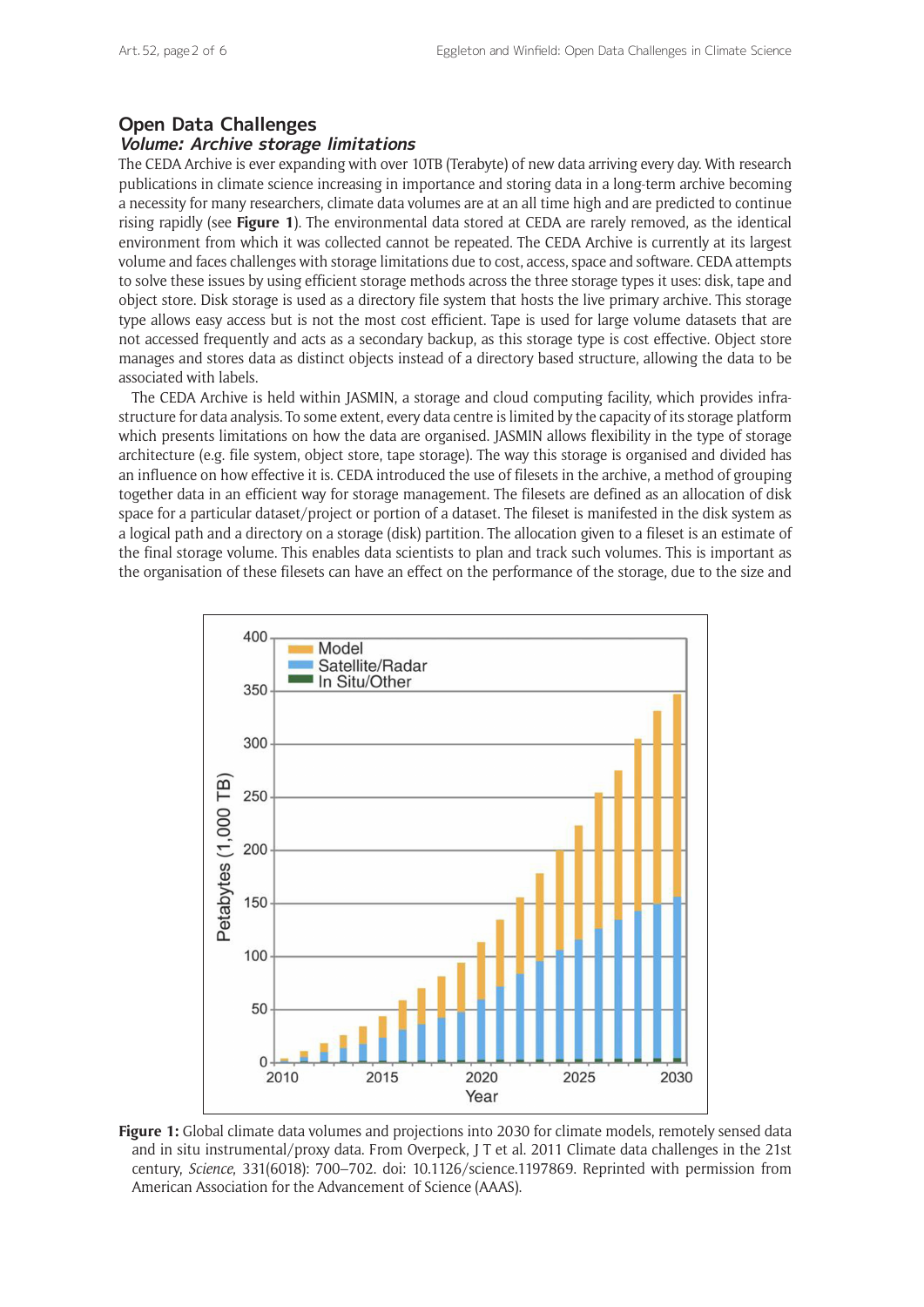number of files within them. For example, lots of small files within a fileset could impact the speed of download for a user, making open data less available. This technique has been advantageous for archive storage at CEDA, and could be adopted by other data centres or organisations working with large volumes of data.

At CEDA, storing data in specific filesets is useful for large open datasets such as Sentinel satellite data, as it can be archived per observation type and per day. Sentinel satellite data are part of the Copernicus Programme, which comprises seven Sentinel missions, some of which have up to four satellites collecting various measurements and images for land, ocean, atmospheric and climate monitoring (Copernicus, 2020). CEDA currently holds over 8PB of global data from most Sentinel missions to support the UK environmental research community. Creating filesets per observation type/per day allows specific filesets to be moved to tape and retrieved in an efficient manner, freeing disk space. However, this wouldn't necessarily be efficient if a user wanted to retrieve data for a specific region, as data may be in several tape locations and on different storage types, highlighting the need to consider the organisation of the filesets carefully.

The increasing data volumes of large open access datasets (such as Sentinel data) has driven the development of CEDA's Near Line Archive System (NLA). This is used to move less frequently accessed data onto tape storage. Space can then be freed up for more environmental data to be made available to the scientific community. Usually, this would mean compromising availability and access. However, the NLA system allows users to request the data they want from the tape storage (up to 10TB). This request means the data are available on disk for every user during the predefined time limit.

The large data volumes produced by the Sentinel missions will not diminish, more satellites are due to be launched soon e.g. Sentinel Six B which is due to launch sometime in 2025, following Sentinel Six A which provides sea surface topography data, including sea level height (EUMETSAT, 2020). It is important for the CEDA Archive to hold as much of these data as possible as it is crucial for the scientific community in addressing climate change. By having the data in the CEDA Archive this allows users to utilise the data on the JASMIN analysis platform, bringing together data, services and expertise - underpinning academic environmental science. Sentinel data have been used to address this global issue in a number of ways, including: monitoring ice sheet changes in Antarctica; providing data on forest fire scar mapping; monitoring land use change; and, recording sea surface temperature data (Amos, 2019; ESA, 2020). Storage limitations is one issue that will continue far into the future, hence CEDA will continue to innovate and apply new technologies (like the NLA) to allow users to easily find and use environmental data.

#### **Variety: Data standards and formats**

The FAIR data principles concept provides guidance for scientific data management, promoting the maximum use and reuse of research data through interoperability. Data standards provide common formats that facilitate the creation of tools for data access, curation, ingestion, and visualization (Bermudez, 2017). There are many different ways to format data, but as hardware and software technologies change, certain formats may not be accessible in the future. CEDA encounters many challenges when managing heterogeneous datasets, including ensuring data are interoperable. Therefore, using suitable standard data formats maximises the potential for re-use and long-term usability. For this reason, CEDA encourages the use of standard formats such as NetCDF<sup>2</sup> (Network Common Data Format), NASA Ames (Gaines and Hipskind, 2006) or BADC-CSV (Pepler and Parton, 2010) to ensure long term readability and access. These formats contain metadata inside the data files which allows CEDA to extract information to create catalogue records with detailed information, such as parameters and file format information.

When using NetCDF, CEDA requires that files adhere to the CF (Climate and Forecast) conventions. The CF conventions for NetCDF metadata are designed to promote the processing and sharing of files (CF conventions, 2020). These conventions ensure a definitive description are given of what the data values in the file represent (CF conventions, 2020). This information enables users to decide which variables are comparable when looking at data from different sources, and promotes the creation of software to extract, regrid, and display the data (CF conventions, 2020). For example, the Python language tools cf-python and cf-plot as well as the command line tools Climate Data Operators (CDO) and NetCDF Operators (NCO) (NCAS CMS, 2018; Max-Planck-Institut für Meteorologie, 2019; NCO, 2020). CEDA encourages data users to utilise these tools for NetCDF data handling.

Implementing these standards poses challenges to CEDA as there are many versions of the standard formats, and unique datasets come with subtle differences from various scientific areas. To overcome this

<sup>&</sup>lt;sup>2</sup> For more information on the NetCDF format: [www.unidata.ucar.edu/software/netcdf/.](www.unidata.ucar.edu/software/netcdf/)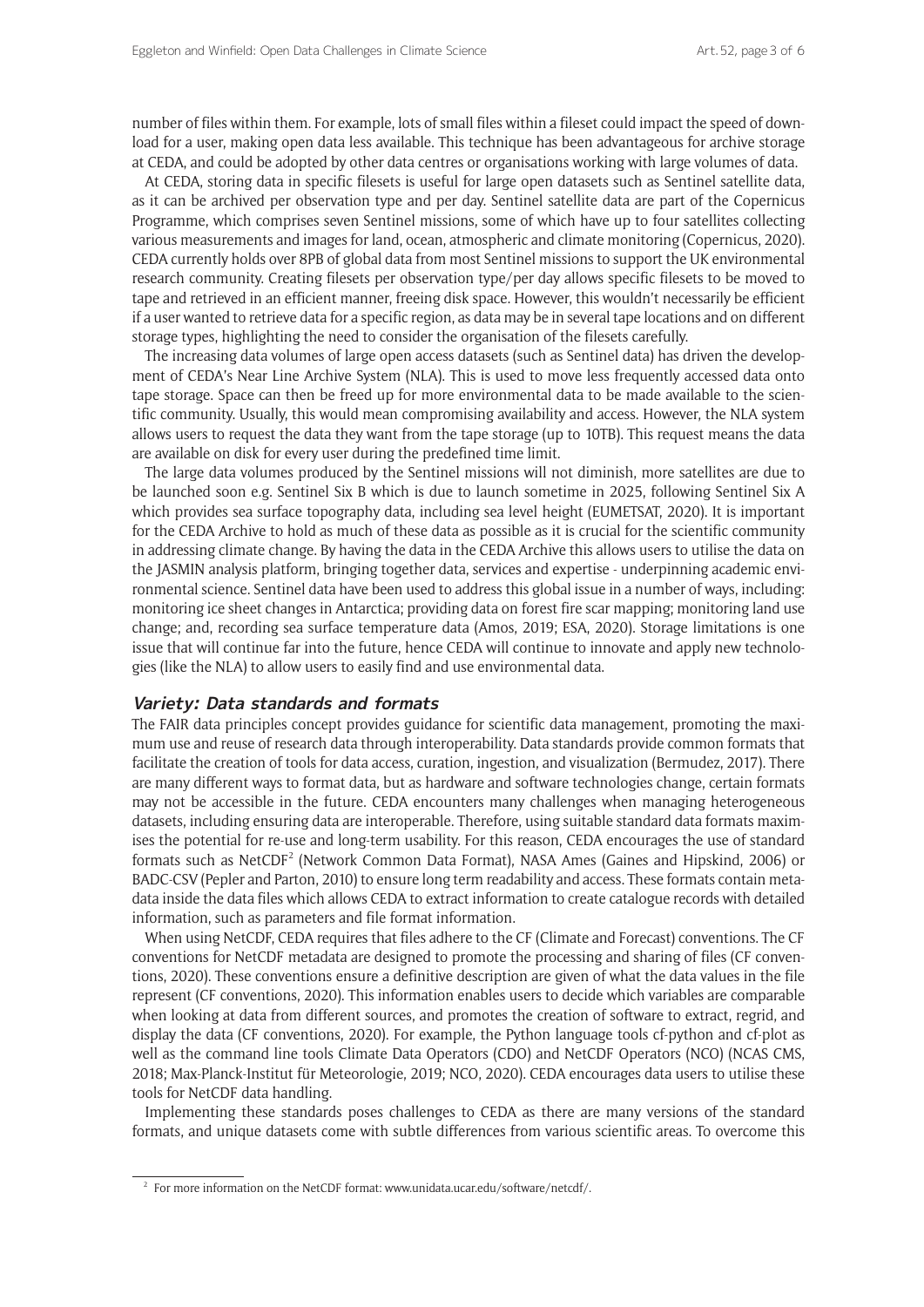challenge CEDA has developed checking tools that can be accessed by typing a command on JASMIN or, alternatively, through a web interface to allow providers to check their data before they are submitted to the CEDA Archive. Additionally, using file naming conventions can allow insight into the content and version of a file, without needing to open the file. However, there is no standard file naming convention endorsed by the climate community. CEDA has developed its own file naming convention, enabling quick access to pertinent metadata and avoiding the need to open and read the file in order to assess its contents. This allows CEDA to improve the searchability of the data holdings in the archive and maintain an index of information.

It is important for environmental data to be open and easily accessible so analysis can be done around the world in support of climate science and climate change policy. The Coupled Model Intercomparison Project Phase Six (CMIP6) is an example of a complex collection of climate datasets held in the CEDA Archive which has developed standards to improve consistency and ease of use. The World Climate Research Programme Working Group on Coupled Modelling oversees CMIP6, which will inform the IPCC Sixth Assessment Report<sup>3</sup>. CMIP6 involves more than 100 models from more than 40 institutes across 27 countries (Balaji *et al*, 2018). This global collaboration project combines climate modelling experiments and produces large quantities of data archived around the world by members of the Earth System Grid Federation (ESGF)4 (Williams *et al*, 2011). The CEDA Archive currently holds 1.8PB (as of June 2020) out of the 13.5PB available through ESGF (ESGF, 2020). This is a prioritised subset of data, chosen for its importance to the community, determined primarily by a prioritised list of data for Working Group One (WG1 assesses the physical science of climate change) of the IPCC. ESGF allows data access by scientists globally, promoting collaboration which is needed for comparison of the model output. These data are held across multiple data centres around the world, CEDA being the representative for the UK (Stockhause and Lautenschlager, 2017). As such it is crucial to have standards across the data formats, file naming conventions and metadata. Without these standards, projects such as CMIP6 would not work.

Due to the highly specific and vast number of variable names, standardisation of these is crucial to the CMIP6 project, therefore they are formally identified by their CF standard name. The CF standard name table is an international community lead vocabulary which defines climate and forecast variables and provides unambiguous identification (CF conventions, 2020). Hundreds of new names were added to the standard name table due to the increased complexity of climate models creating new output variables in the CMIP6 project. Data scientists at CEDA play a significant role in maintaining and updating the CF standard name table. The CF standard names promote data exchange and allow data from different sources to be compared, hence its relevance in CMIP6. In CMIP6, each CMIP Endorsed Model Intercomparison Project (MIP) produces its own variables, therefore systems which list them rely heavily on the CF conventions for standardisation (Juckes et al, 2020).

CMIP is set to continue its journey onto a seventh phase and beyond, therefore continuing to adapt and improve standards across institutes is important, especially for data centres such as CEDA. The raw output from the CMIP6 models results in very heterogeneous data. The standards introduced have meant these data are restricted to the agreed formats and institutes are required to conform to these standards which greatly improves the homogeneity of the data. This is important to facilitate the intercomparison of these data. Climate models continue to improve and increase in complexity, as does the output and the amount of variables. CMIP6 is an example of where standards have provided a solution to a complex collection of datasets that needs to be openly available and accessible by researchers across the world. This could be applied to other climate datasets that experience challenges in the variety of data to ensure findability, reusability and interoperability. CEDA continues to introduce and encourage the use of standards across data formats, metadata and filenames in order to make open data comply with FAIR principles.

## **Conclusions**

Environmental data will only continue to grow. Projected demand is for 300PB of data needing to be stored within the next few years (Quobyte, 2019). Data Volume and Variety are just two of the five V's (Volume, Variety, Veracity, Velocity and Value) of Big Data that CEDA faces (Van Genderen *et al*, 2020). In this paper, these two challenges and CEDA's approach to them, have been explored. It has been recognised that obstacles such as these require new developments in computing, data management, information extraction, and knowledge discovery (Van Genderen *et al*, 2020). At CEDA, increasing data volumes of large open access

<sup>&</sup>lt;sup>3</sup> For more information on the IPCC AR6: <https://www.ipcc.ch/assessment-report/ar6/>.

<sup>4</sup> For more information see ESGF homepage: [https://esgf.llnl.gov/.](https://esgf.llnl.gov/)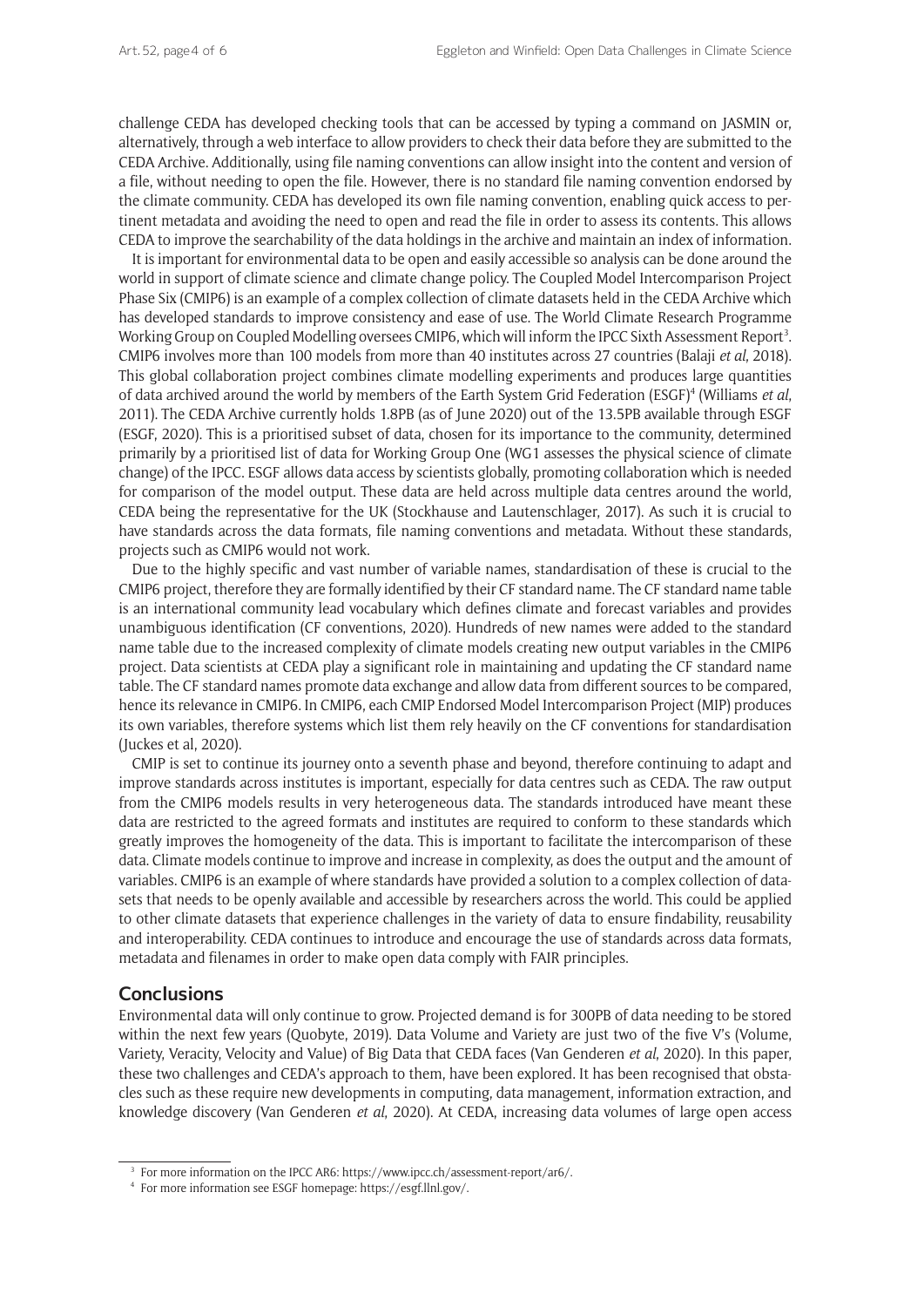datasets, such as Sentinel, have driven the development of CEDA's filesets and the NLA. This enables data scientists to plan and track dataset storage volumes and allow movement of data between different storage types. Archive space can then be made available for more environmental data of importance to the scientific community. Such techniques could be adopted by other data centres to ensure efficient use of their storage platforms.

Within the CEDA Archive there are many heterogeneous datasets. Data standards provide common formats that facilitate the creation of tools for data access, curation, ingestion, and visualization (Bermudez, 2017). Using suitable standard data formats and metadata conventions maximises the potential for re-use and data comparison. This helps to ensure the data adheres to the FAIR data principles – Interoperability and Reusability. The CF standard names are used in the CMIP6 datasets to improve the homogeneity of the data by utilising a community lead standard. Working with the community can be beneficial to data centres by ensuring standards are communally agreed upon before data publication. However, ensuring these standards are implemented across the scientific community can be difficult to enforce. For CEDA, addressing these open data challenges is crucial to ensure valuable climate data are made available to the scientific community to facilitate research that addresses society's most pressing issue - climate change.

## **Competing Interests**

The authors have no competing interests to declare.

## **Author Contributions**

Both authors contributed equally.

### **References**

- **Amos, J.** 2019. Climate change: Satellite fix safeguards Antarctic data. Available at: [https://www.bbc.co.uk/](https://www.bbc.co.uk/news/science-environment-47461199) [news/science-environment-47461199](https://www.bbc.co.uk/news/science-environment-47461199) [Last accessed 17 November 2020].
- **Balaji, V,** et al. 2018. Requirements for a global data infrastructure in support of cmip6. *Geoscientific Model Development, Copernicus GmbH*, 11(9): 3659–3680. DOI:<https://doi.org/10.5194/gmd-11-3659-2018>
- **Bermudez, L.** 2017. New frontiers on open standards for geo-spatial science. Geo-Spatial Information Science. *Taylor & Francis*, 20(2): 126–133. DOI: <https://doi.org/10.1080/10095020.2017.1325613>
- **CF Conventions.** 2020. CF Conventions and Metadata. Available at: <http://cfconventions.org/> [Last accessed 22 May 2020].
- **Copernicus.** 2020. Copernicus Homepage. Available at: <https://www.copernicus.eu/en>[Last accessed: 17 June 2020].
- **ESA.** 2020. Climate Change Overview. Available at: [https://sentinel.esa.int/web/sentinel/thematic-areas/](https://sentinel.esa.int/web/sentinel/thematic-areas/climate-change) [climate-change](https://sentinel.esa.int/web/sentinel/thematic-areas/climate-change) [Last accessed: 19 May 2020].
- **ESGF.** 2020. Published data over the federation. Available at: [http://esgf-ui.cmcc.it/esgf-dashboard-ui/fed](http://esgf-ui.cmcc.it/esgf-dashboard-ui/federated-view.html )[erated-view.html](http://esgf-ui.cmcc.it/esgf-dashboard-ui/federated-view.html ) [Last accessed: 8 June 2020].
- **EUMETSAT.** 2020. Sentinel-6: Monitoring the global ocean. Available at: [https://www.eumetsat.int/web](https://www.eumetsat.int/website/home/Copernicus/copernicus-sentinel-6/index.html)[site/home/Copernicus/copernicus-sentinel-6/index.html](https://www.eumetsat.int/website/home/Copernicus/copernicus-sentinel-6/index.html) [Last accessed: 19 May 2020].
- **Gaines, SE** and **Hipskind, SR.** 2006. Ames Format Specification (v2.0). NASA. Available at: [https://espo](https://espoarchive.nasa.gov/content/Ames_Format_Specification_v20)[archive.nasa.gov/content/Ames\\_Format\\_Specification\\_v20](https://espoarchive.nasa.gov/content/Ames_Format_Specification_v20) [Last accessed: 23 June 2020].
- **Van Genderen, J,** et al. 2020. Digital Earth Challenges and Future Trends. In: Guo, H, Goodchild, MF and Annoni, A (eds.), *Manual of Digital Earth*. Singapore: Springer Singapore, pp. 811–827. DOI: [https://doi.](https://doi.org/10.1007/978-981-32-9915-3_26) [org/10.1007/978-981-32-9915-3\\_26](https://doi.org/10.1007/978-981-32-9915-3_26)
- **Juckes, M,** et al. 2020 The CMIP6 Data Request (version 01.00.31). *Geoscientific Model Development Discussions*, 1–35. DOI: <https://doi.org/10.5194/gmd-2019-219>
- **Max-Planck-Institut für Meteorologie.** 2019. CDO. Available at: [https://code.mpimet.mpg.de/projects/](https://code.mpimet.mpg.de/projects/cdo) [cdo](https://code.mpimet.mpg.de/projects/cdo) [Last accessed: 19 June 2020].
- **McGrath, M.** 2019. Climate change: UK's 10 warmest years all occurred since 2002. Available at: [https://](https://www.bbc.co.uk/news/science-environment-49167797) [www.bbc.co.uk/news/science-environment-49167797](https://www.bbc.co.uk/news/science-environment-49167797) [Last accessed: 23 June 2020].
- **NCAS, CMS.** 2018. Tools and Utilities. Available at: <http://cms.ncas.ac.uk/wiki/ToolsAndUtilities>[Last accessed: 28 May 2020].
- **NCO.** 2020. NetCDF Operator (NCO) site. Available at: <http://nco.sourceforge.net/> [Last accessed: 19 June 2020].
- **Overpeck, JT,** et al. 2011. Climate data challenges in the 21st century, *Science*, 331(6018): 700–702. DOI: <https://doi.org/10.1126/science.1197869>